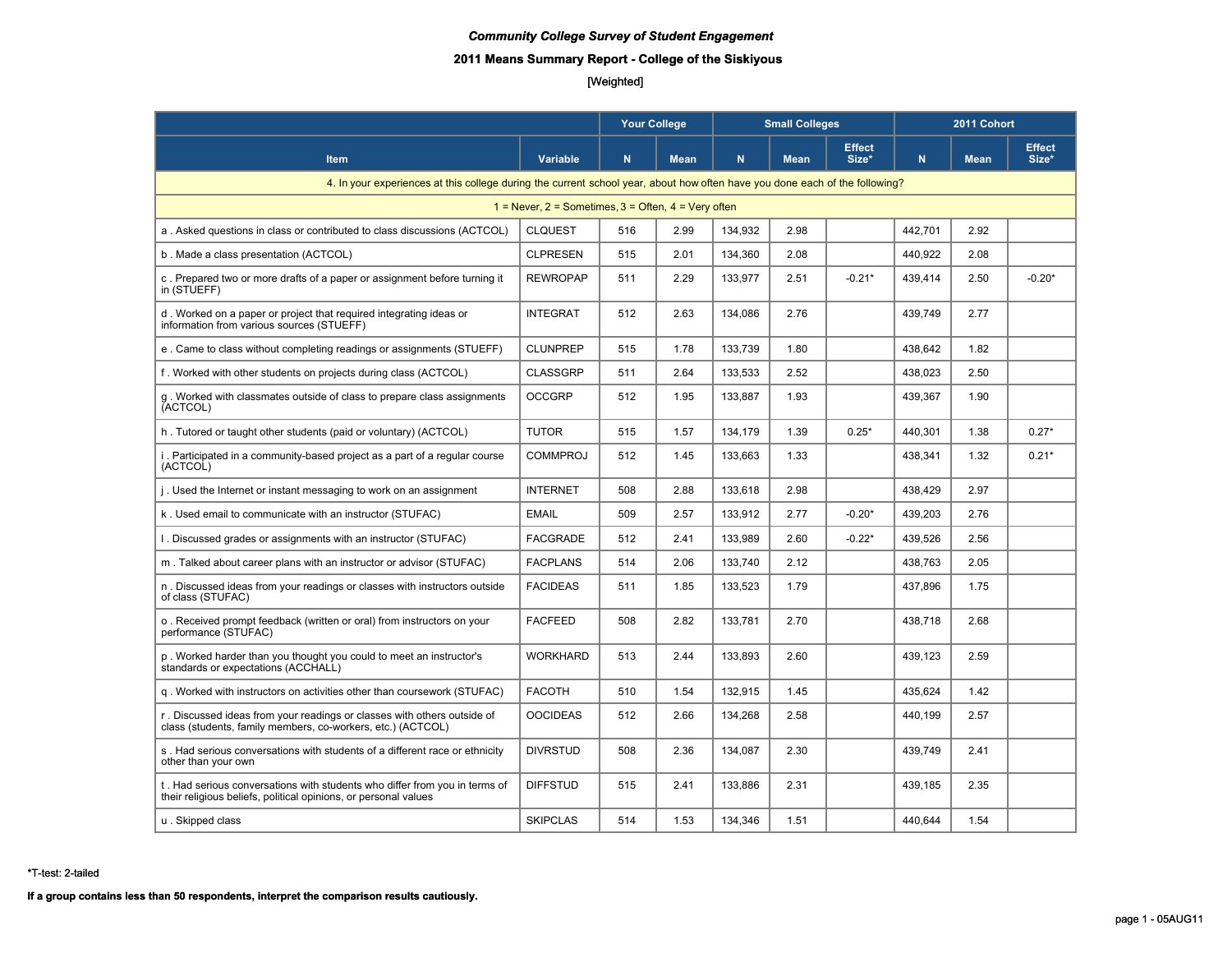# **2011 Means Summary Report - College of the Siskiyous**

# [Weighted]

|                                                                                                                                                                                    |                                                                |                      | <b>Your College</b><br><b>Small Colleges</b> |         |             | 2011 Cohort            |         |             |                        |
|------------------------------------------------------------------------------------------------------------------------------------------------------------------------------------|----------------------------------------------------------------|----------------------|----------------------------------------------|---------|-------------|------------------------|---------|-------------|------------------------|
| <b>Item</b>                                                                                                                                                                        | Variable                                                       | $\mathsf{N}$         | <b>Mean</b>                                  | N.      | <b>Mean</b> | <b>Effect</b><br>Size* | N       | <b>Mean</b> | <b>Effect</b><br>Size* |
| 5. During the current school year, how much has your coursework at this college emphasized the following mental activities?                                                        |                                                                |                      |                                              |         |             |                        |         |             |                        |
| 1 = Very little, $2 =$ Some, $3 =$ Quite a bit, $4 =$ Very much                                                                                                                    |                                                                |                      |                                              |         |             |                        |         |             |                        |
| a. Memorizing facts, ideas, or methods from your courses and readings so<br>you can repeat them in pretty much the same form                                                       | <b>MEMORIZE</b>                                                | 516                  | 2.68                                         | 134,567 | 2.84        |                        | 441,403 | 2.85        |                        |
| b. Analyzing the basic elements of an idea, experience, or theory<br>(ACCHALL)                                                                                                     | ANALYZE                                                        | 515                  | 2.93                                         | 134.160 | 2.87        |                        | 439.991 | 2.89        |                        |
| c. Synthesizing and organizing ideas, information, or experiences in new<br>ways (ACCHALL)                                                                                         | <b>SYNTHESZ</b>                                                | 513                  | 2.83                                         | 133,652 | 2.75        |                        | 438,171 | 2.76        |                        |
| d. Making judgments about the value or soundness of information,<br>arguments, or methods (ACCHALL)                                                                                | <b>EVALUATE</b>                                                | 513                  | 2.69                                         | 133,805 | 2.59        |                        | 438,573 | 2.59        |                        |
| e. Applying theories or concepts to practical problems or in new situations<br>(ACCHALL)                                                                                           | <b>APPLYING</b>                                                | 516                  | 2.78                                         | 134,029 | 2.70        |                        | 439,363 | 2.69        |                        |
| f. Using information you have read or heard to perform a new skill<br>(ACCHALL)                                                                                                    | <b>PERFORM</b>                                                 | 516                  | 2.87                                         | 134,422 | 2.82        |                        | 440,874 | 2.80        |                        |
| 6. During the current school year, about how much reading and writing have you done at this college?                                                                               |                                                                |                      |                                              |         |             |                        |         |             |                        |
| $1 =$ None, 2 = Between 1 and 4, 3 = Between 5 and 10, 4 = Between 11 and 20, 5 = More than 20                                                                                     |                                                                |                      |                                              |         |             |                        |         |             |                        |
| a. Number of assigned textbooks, manuals, books, or book-length packs<br>of course readings (ACCHALL)                                                                              | <b>READASGN</b>                                                | 515                  | 2.70                                         | 133,213 | 2.94        | $-0.22*$               | 437,080 | 2.90        |                        |
| b. Number of books read on your own (not assigned) for personal<br>enjoyment or academic enrichment (STUEFF)                                                                       | <b>READOWN</b>                                                 | 512                  | 2.27                                         | 133,302 | 2.08        |                        | 437,207 | 2.10        |                        |
| c. Number of written papers or reports of any length (ACCHALL)                                                                                                                     | <b>WRITEANY</b>                                                | 513                  | 2.67                                         | 133.169 | 2.91        | $-0.21*$               | 436.786 | 2.89        |                        |
|                                                                                                                                                                                    |                                                                | 7. Mark the box that |                                              |         |             |                        |         |             |                        |
|                                                                                                                                                                                    | $1 =$ Extremely easy $7 =$ Extremely challenging               |                      |                                              |         |             |                        |         |             |                        |
| 7. Mark the box that best represents the extent to which your examinations<br>during the current school year have challenged you to do your best work<br>at this college (ACCHALL) | <b>EXAMS</b>                                                   | 484                  | 4.68                                         | 128.577 | 5.05        | $-0.30*$               | 420.491 | 4.99        | $-0.26*$               |
|                                                                                                                                                                                    | 9. How much does this college emphasize each of the following? |                      |                                              |         |             |                        |         |             |                        |
| 1 = Very little, $2 =$ Some, $3 =$ Quite a bit, $4 =$ Very much                                                                                                                    |                                                                |                      |                                              |         |             |                        |         |             |                        |
| a. Encouraging you to spend significant amounts of time studying<br>(ACCHALL)                                                                                                      | <b>ENVSCHOL</b>                                                | 513                  | 2.82                                         | 133.307 | 3.03        | $-0.26*$               | 437.073 | 3.01        | $-0.23*$               |
| b. Providing the support you need to help you succeed at this college<br>(SUPPORT)                                                                                                 | <b>ENVSUPRT</b>                                                | 513                  | 2.96                                         | 133,168 | 3.02        |                        | 436,387 | 2.99        |                        |
| c. Encouraging contact among students from different economic, social,<br>and racial or ethnic backgrounds (SUPPORT)                                                               | <b>ENVDIVRS</b>                                                | 513                  | 2.43                                         | 132,681 | 2.50        |                        | 434,922 | 2.53        |                        |

\*T-test: 2-tailed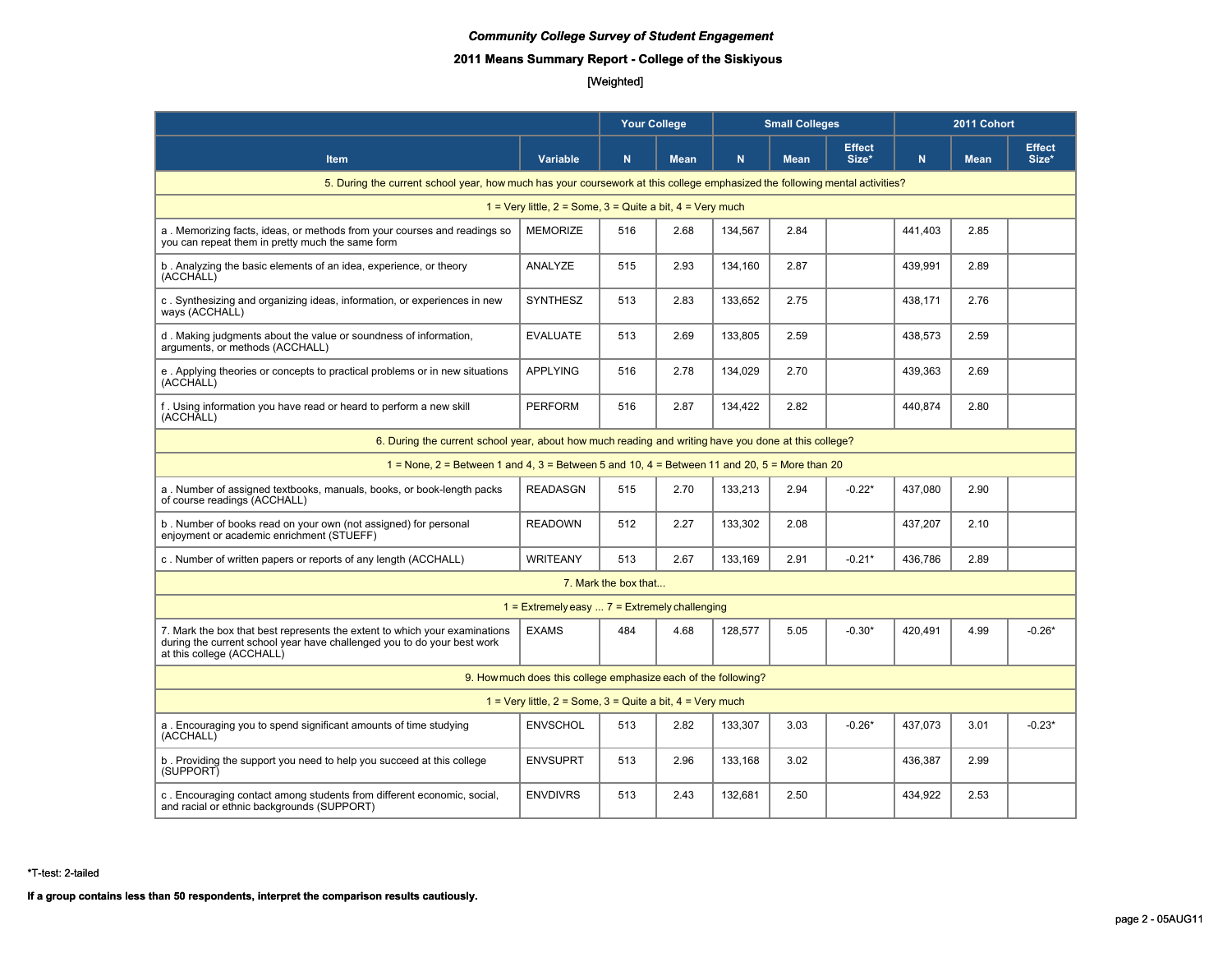# **2011 Means Summary Report - College of the Siskiyous**

# [Weighted]

|                                                                                                                                                          |                                                                 |             | <b>Your College</b><br><b>Small Colleges</b> |             |             | 2011 Cohort            |             |             |                        |  |
|----------------------------------------------------------------------------------------------------------------------------------------------------------|-----------------------------------------------------------------|-------------|----------------------------------------------|-------------|-------------|------------------------|-------------|-------------|------------------------|--|
| Item                                                                                                                                                     | Variable                                                        | $\mathbf N$ | <b>Mean</b>                                  | $\mathbf N$ | <b>Mean</b> | <b>Effect</b><br>Size* | $\mathbf N$ | <b>Mean</b> | <b>Effect</b><br>Size* |  |
| 9. How much does this college emphasize each of the following?                                                                                           |                                                                 |             |                                              |             |             |                        |             |             |                        |  |
| 1 = Very little, $2 =$ Some, $3 =$ Quite a bit, $4 =$ Very much                                                                                          |                                                                 |             |                                              |             |             |                        |             |             |                        |  |
| d. Helping you cope with your non-academic responsibilities (work, family,<br>etc.) (SUPPORT)                                                            | <b>ENVNACAD</b>                                                 | 512         | 1.92                                         | 132,752     | 1.99        |                        | 434,979     | 1.95        |                        |  |
| e. Providing the support you need to thrive socially (SUPPORT)                                                                                           | <b>ENVSOCAL</b>                                                 | 507         | 2.03                                         | 132.148     | 2.21        |                        | 432.914     | 2.17        |                        |  |
| f. Providing the financial support you need to afford your education<br>(SUPPORT)                                                                        | <b>FINSUPP</b>                                                  | 511         | 2.33                                         | 132,506     | 2.63        | $-0.27*$               | 433,856     | 2.54        |                        |  |
| q. Using computers in academic work                                                                                                                      | <b>ENVCOMP</b>                                                  | 513         | 3.01                                         | 133,132     | 3.22        | $-0.23*$               | 436,337     | 3.18        |                        |  |
| 10. About how many hours do you spend in a typical 7-day week doing each of the following?                                                               |                                                                 |             |                                              |             |             |                        |             |             |                        |  |
| $0 =$ None, 1 = 1-5 hours, 2 = 6-10 hours, 3 = 11-20 hours, 4 = 21-30 hours, 5 = More than 30 hours                                                      |                                                                 |             |                                              |             |             |                        |             |             |                        |  |
| a. Preparing for class (studying, reading, writing, rehearsing, doing<br>homework, or other activites related to your program) (STUEFF)                  | ACADPR01                                                        | 514         | 2.00                                         | 133.017     | 2.04        |                        | 436.117     | 2.00        |                        |  |
| b. Working for pay                                                                                                                                       | <b>PAYWORK</b>                                                  | 514         | 1.99                                         | 132.610     | 2.70        | $-0.35*$               | 434.590     | 2.80        | $-0.40*$               |  |
| c. Participating in college-sponsored activities (organizations, campus<br>publications, student government, intercollegiate or intramural sports, etc.) | COCURR01                                                        | 515         | 0.48                                         | 132.790     | 0.32        |                        | 435,128     | 0.28        | $0.27*$                |  |
| d. Providing care for dependents living with you (parents, children,<br>spouse, etc.)                                                                    | CAREDE01                                                        | 514         | 1.49                                         | 132,502     | 1.99        | $-0.23*$               | 433,944     | 1.82        |                        |  |
| e. Commuting to and from classes                                                                                                                         | <b>COMMUTE</b>                                                  | 513         | 1.42                                         | 132.717     | 1.35        |                        | 434.577     | 1.34        |                        |  |
| 11. Mark the number that best represents the quality of your relationships with people at this college.                                                  |                                                                 |             |                                              |             |             |                        |             |             |                        |  |
| $1$ = Unfriendly, unsupportive, sense of alienation $7$ = Friendly, supportive, sense of belonging                                                       |                                                                 |             |                                              |             |             |                        |             |             |                        |  |
| a. Other students                                                                                                                                        | <b>ENVSTU</b>                                                   | 513         | 5.45                                         | 133,157     | 5.60        |                        | 436,465     | 5.49        |                        |  |
| b. Instructors                                                                                                                                           | <b>ENVFAC</b>                                                   | 513         | 5.82                                         | 133.191     | 5.73        |                        | 436,517     | 5.67        |                        |  |
| c. Administrative personnel and offices                                                                                                                  | <b>ENVADM</b>                                                   | 513         | 4.80                                         | 133,034     | 5.17        | $-0.24*$               | 435.733     | 4.97        |                        |  |
| 12. How much has your experience at this college contributed to your knowledge, skills, and personal development in the following areas?                 |                                                                 |             |                                              |             |             |                        |             |             |                        |  |
|                                                                                                                                                          | 1 = Very little, $2 =$ Some, $3 =$ Quite a bit, $4 =$ Very much |             |                                              |             |             |                        |             |             |                        |  |
| a. Acquiring a broad general education                                                                                                                   | <b>GNGENLED</b>                                                 | 511         | 2.77                                         | 132,816     | 2.98        | $-0.25*$               | 434,905     | 2.98        | $-0.24*$               |  |
| b. Acquiring job or work-related knowledge and skills                                                                                                    | <b>GNWORK</b>                                                   | 506         | 2.45                                         | 132.602     | 2.69        | $-0.24*$               | 434.044     | 2.57        |                        |  |
| c. Writing clearly and effectively                                                                                                                       | <b>GNWRITE</b>                                                  | 509         | 2.57                                         | 132.656     | 2.76        |                        | 434.425     | 2.75        |                        |  |
| d. Speaking clearly and effectively                                                                                                                      | <b>GNSPEAK</b>                                                  | 509         | 2.52                                         | 132,608     | 2.67        |                        | 434.161     | 2.66        |                        |  |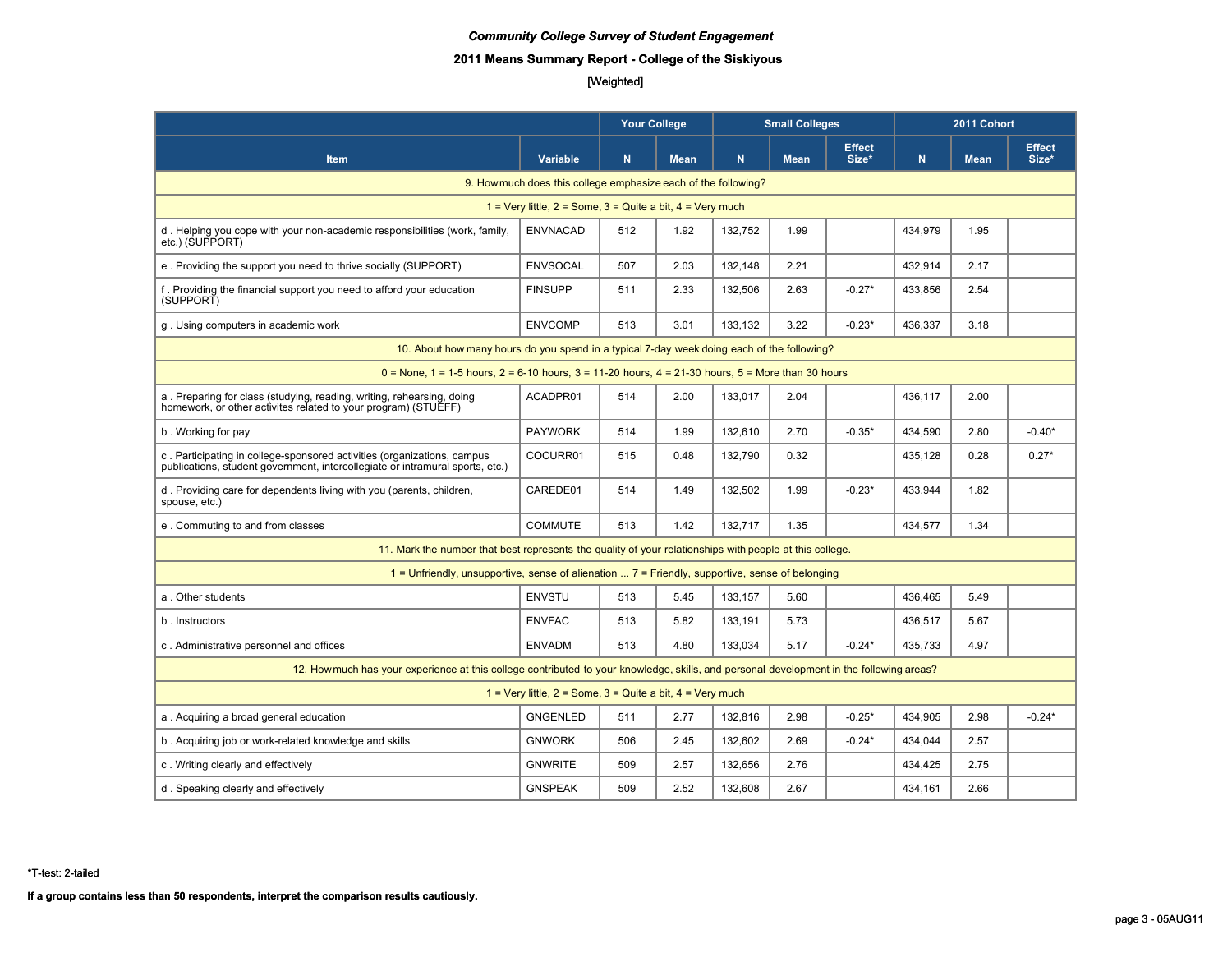# **2011 Means Summary Report - College of the Siskiyous**

# [Weighted]

|                                                                                                                                          |                                                  | Your College |             |         | <b>Small Colleges</b> |                        |         | 2011 Cohort |                        |
|------------------------------------------------------------------------------------------------------------------------------------------|--------------------------------------------------|--------------|-------------|---------|-----------------------|------------------------|---------|-------------|------------------------|
| <b>Item</b>                                                                                                                              | Variable                                         | $\mathsf{N}$ | <b>Mean</b> | N.      | <b>Mean</b>           | <b>Effect</b><br>Size* | N.      | <b>Mean</b> | <b>Effect</b><br>Size* |
| 12. How much has your experience at this college contributed to your knowledge, skills, and personal development in the following areas? |                                                  |              |             |         |                       |                        |         |             |                        |
| 1 = Very little, $2 =$ Some, $3 =$ Quite a bit, $4 =$ Very much                                                                          |                                                  |              |             |         |                       |                        |         |             |                        |
| e. Thinking critically and analytically                                                                                                  | <b>GNANALY</b>                                   | 508          | 2.84        | 132,532 | 2.95                  |                        | 434,088 | 2.92        |                        |
| f. Solving numerical problems                                                                                                            | <b>GNSOLVE</b>                                   | 505          | 2.42        | 132,432 | 2.67                  | $-0.26*$               | 433,647 | 2.64        | $-0.23*$               |
| g. Using computing and information technology                                                                                            | <b>GNCMPTS</b>                                   | 504          | 2.57        | 132,516 | 2.83                  | $-0.27*$               | 433,798 | 2.77        | $-0.21*$               |
| h. Working effectively with others                                                                                                       | <b>GNOTHERS</b>                                  | 508          | 2.64        | 132,587 | 2.81                  |                        | 434,098 | 2.76        |                        |
| i. Learning effectively on your own                                                                                                      | <b>GNINQ</b>                                     | 509          | 2.76        | 132,555 | 2.96                  | $-0.22*$               | 434,075 | 2.93        |                        |
| j. Understanding yourself                                                                                                                | <b>GNSELF</b>                                    | 505          | 2.54        | 132,373 | 2.66                  |                        | 433,404 | 2.64        |                        |
| k. Understanding people of other racial and ethnic backgrounds                                                                           | <b>GNDIVERS</b>                                  | 506          | 2.33        | 132,183 | 2.38                  |                        | 432,891 | 2.41        |                        |
| I. Developing a personal code of values and ethics                                                                                       | <b>GNETHICS</b>                                  | 506          | 2.30        | 132,257 | 2.44                  |                        | 432,912 | 2.41        |                        |
| m. Contributing to the welfare of your community                                                                                         | <b>GNCOMMUN</b>                                  | 504          | 2.11        | 132,000 | 2.09                  |                        | 432,025 | 2.04        |                        |
| n. Developing clearer career goals                                                                                                       | CARGOAL                                          | 507          | 2.54        | 132,471 | 2.75                  | $-0.21*$               | 433,741 | 2.70        |                        |
| o. Gaining information about career opportunities                                                                                        | <b>GAINCAR</b>                                   | 507          | 2.29        | 132.670 | 2.63                  | $-0.33*$               | 434.374 | 2.56        | $-0.26*$               |
|                                                                                                                                          | 13.1. How often you use the following services?  |              |             |         |                       |                        |         |             |                        |
|                                                                                                                                          | $1 =$ Rarely/Never, $2 =$ Sometimes, $3 =$ Often |              |             |         |                       |                        |         |             |                        |
| a. Frequency: Academic advising/planning                                                                                                 | <b>USEACAD</b>                                   | 446          | 1.77        | 122,395 | 1.83                  |                        | 398,581 | 1.78        |                        |
| b. Frequency: Career counseling                                                                                                          | <b>USECACOU</b>                                  | 402          | 1.55        | 104,872 | 1.43                  |                        | 344,230 | 1.43        |                        |
| c. Frequency: Job placement assistance                                                                                                   | <b>USEJOBPL</b>                                  | 284          | 1.25        | 78,281  | 1.26                  |                        | 254,718 | 1.24        |                        |
| d. Frequency: Peer or other tutoring                                                                                                     | <b>USETUTOR</b>                                  | 363          | 1.50        | 98,087  | 1.48                  |                        | 320,408 | 1.48        |                        |
| e. Frequency: Skill labs (writing, math, etc.)                                                                                           | <b>USELAB</b>                                    | 430          | 1.90        | 102.871 | 1.76                  |                        | 334,838 | 1.72        | $0.23*$                |
| f. Frequency: Child care                                                                                                                 | <b>USECHLD</b>                                   | 188          | 1.16        | 56,574  | 1.21                  |                        | 185,153 | 1.17        |                        |
| g. Frequency: Financial aid advising                                                                                                     | <b>USEFAADV</b>                                  | 403          | 1.83        | 110,846 | 1.92                  |                        | 349,423 | 1.87        |                        |
| h. Frequency: Computer lab                                                                                                               | <b>USECOMLB</b>                                  | 431          | 1.95        | 116,823 | 2.13                  | $-0.23*$               | 377,368 | 2.09        |                        |
| i. Frequency: Student organizations                                                                                                      | <b>USESTORG</b>                                  | 302          | 1.40        | 86,024  | 1.39                  |                        | 274,524 | 1.36        |                        |
| j. Frequency: Transfer credit assistance                                                                                                 | <b>USETRCRD</b>                                  | 322          | 1.61        | 83,432  | 1.54                  |                        | 279,082 | 1.52        |                        |
| k. Frequency: Services for people with disabilities                                                                                      | <b>USEDISAB</b>                                  | 218          | 1.41        | 55,469  | 1.32                  |                        | 183,064 | 1.30        |                        |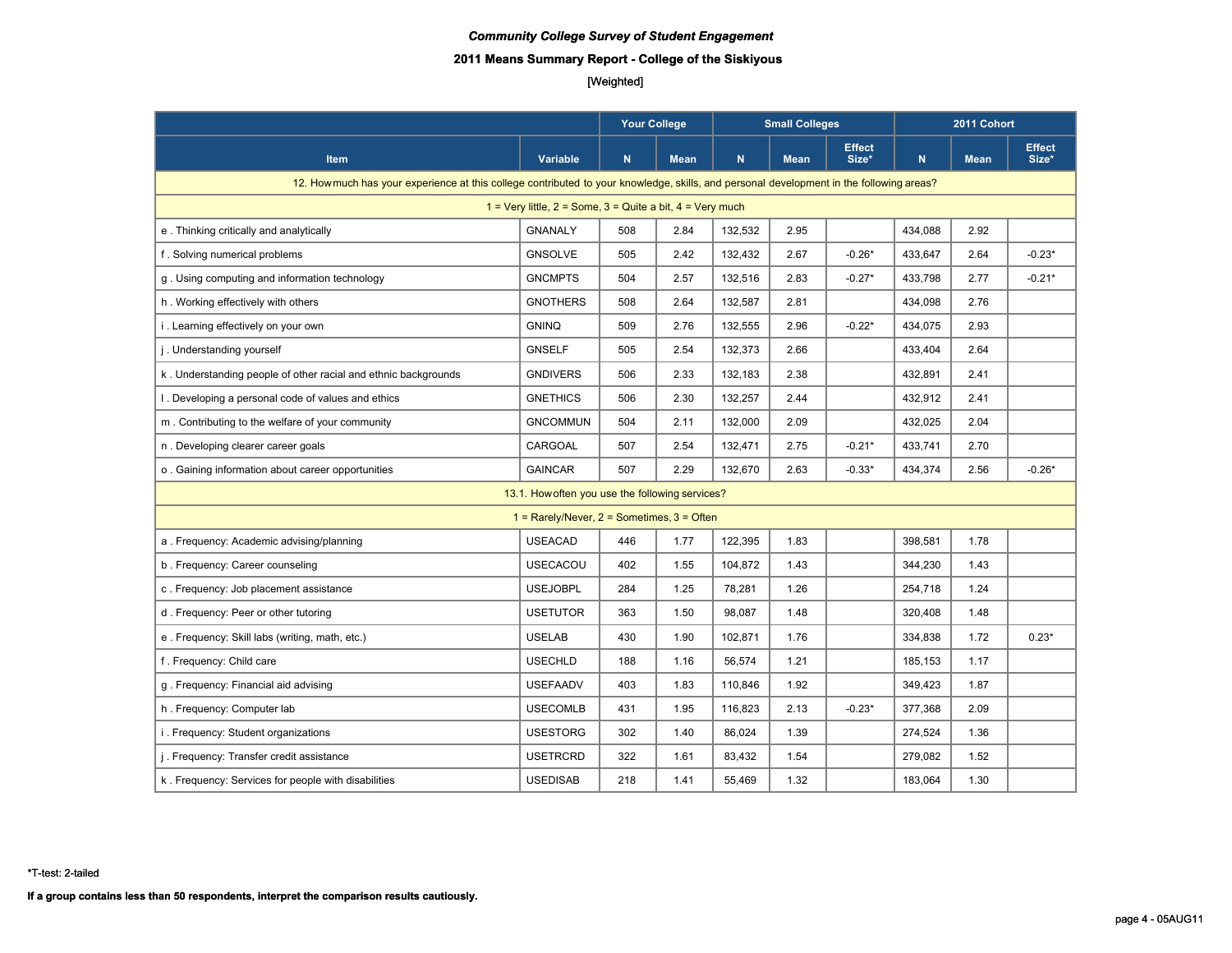# **2011 Means Summary Report - College of the Siskiyous**

# [Weighted]

|                                                        |                                              | <b>Your College</b><br><b>Small Colleges</b> |             | 2011 Cohort |             |                        |             |             |                        |
|--------------------------------------------------------|----------------------------------------------|----------------------------------------------|-------------|-------------|-------------|------------------------|-------------|-------------|------------------------|
| <b>Item</b>                                            | <b>Variable</b>                              | N                                            | <b>Mean</b> | ${\bf N}$   | <b>Mean</b> | <b>Effect</b><br>Size* | $\mathbf N$ | <b>Mean</b> | <b>Effect</b><br>Size* |
| 13.2. How satisfied you are with the services?         |                                              |                                              |             |             |             |                        |             |             |                        |
|                                                        | $1 = Not at all, 2 = Somewhat, 3 = Very$     |                                              |             |             |             |                        |             |             |                        |
| a. Satisfaction: Academic advising/planning            | SATACAD                                      | 402                                          | 2.24        | 111,731     | 2.29        |                        | 356,309     | 2.23        |                        |
| b. Satisfaction: Career counseling                     | SATCACOU                                     | 328                                          | 2.10        | 77,820      | 2.07        |                        | 249,274     | 2.05        |                        |
| c. Satisfaction: Job placement assistance              | <b>SATJOBPL</b>                              | 200                                          | 1.82        | 51,897      | 1.85        |                        | 158,253     | 1.81        |                        |
| d. Satisfaction: Peer or other tutoring                | <b>SATTUTOR</b>                              | 264                                          | 2.26        | 68,744      | 2.19        |                        | 220,689     | 2.18        |                        |
| e. Satisfaction: Skill labs (writing, math, etc.)      | <b>SATLAB</b>                                | 362                                          | 2.47        | 79,030      | 2.28        | $0.29*$                | 250,271     | 2.27        | $0.30*$                |
| f. Satisfaction: Child care                            | <b>SATCHLD</b>                               | 104                                          | 1.76        | 30,130      | 1.82        |                        | 90,865      | 1.78        |                        |
| g. Satisfaction: Financial aid advising                | <b>SATFAADV</b>                              | 363                                          | 2.17        | 97,475      | 2.29        |                        | 296,146     | 2.23        |                        |
| h. Satisfaction: Computer lab                          | <b>SATCOMLB</b>                              | 382                                          | 2.49        | 105,330     | 2.51        |                        | 332,729     | 2.49        |                        |
| i. Satisfaction: Student organizations                 | <b>SATSTORG</b>                              | 214                                          | 1.98        | 58,742      | 2.03        |                        | 177,467     | 1.99        |                        |
| j. Satisfaction: Transfer credit assistance            | <b>SATTRCRD</b>                              | 268                                          | 2.10        | 63,031      | 2.10        |                        | 205,401     | 2.07        |                        |
| k. Satisfaction: Services for people with disabilities | <b>SATDISAB</b>                              | 158                                          | 2.12        | 34,873      | 2.05        |                        | 108,037     | 2.03        |                        |
|                                                        | 13.3. How important the services are to you? |                                              |             |             |             |                        |             |             |                        |
|                                                        | $1 = Not at all, 2 = Somewhat, 3 = Very$     |                                              |             |             |             |                        |             |             |                        |
| a. Importance: Academic advising/planning              | <b>IMPACAD</b>                               | 482                                          | 2.36        | 127,291     | 2.56        | $-0.31*$               | 415,600     | 2.55        | $-0.29*$               |
| b. Importance: Career counseling                       | <b>IMPCACOU</b>                              | 480                                          | 2.19        | 125,633     | 2.29        |                        | 409,986     | 2.32        |                        |
| c. Importance: Job placement assistance                | <b>IMPJOBPL</b>                              | 475                                          | 1.94        | 124,055     | 2.11        |                        | 404,451     | 2.08        |                        |
| d. Importance: Peer or other tutoring                  | <b>IMPTUTOR</b>                              | 474                                          | 2.04        | 124,050     | 2.13        |                        | 404,605     | 2.14        |                        |
| e. Importance: Skill labs (writing, math, etc.)        | <b>IMPLAB</b>                                | 473                                          | 2.26        | 123,505     | 2.22        |                        | 402,932     | 2.22        |                        |
| f. Importance: Child care                              | <b>IMPCHLD</b>                               | 472                                          | 1.74        | 122,723     | 1.76        |                        | 400,019     | 1.75        |                        |
| g. Importance: Financial aid advising                  | <b>IMPFAADV</b>                              | 477                                          | 2.30        | 124,469     | 2.51        | $-0.28*$               | 405,240     | 2.47        | $-0.22*$               |
| h. Importance: Computer lab                            | <b>IMPCOMLB</b>                              | 479                                          | 2.28        | 124,772     | 2.48        | $-0.27*$               | 406,426     | 2.45        | $-0.23*$               |
| i. Importance: Student organizations                   | <b>IMPSTORG</b>                              | 470                                          | 1.80        | 122,669     | 1.87        |                        | 399,519     | 1.86        |                        |
| j. Importance: Transfer credit assistance              | <b>IMPTRCRD</b>                              | 471                                          | 2.14        | 123,909     | 2.21        |                        | 404,046     | 2.24        |                        |
| k. Importance: Services for people with disabilities   | <b>IMPDISAB</b>                              | 470                                          | 2.02        | 123,451     | 2.06        |                        | 402,373     | 2.05        |                        |